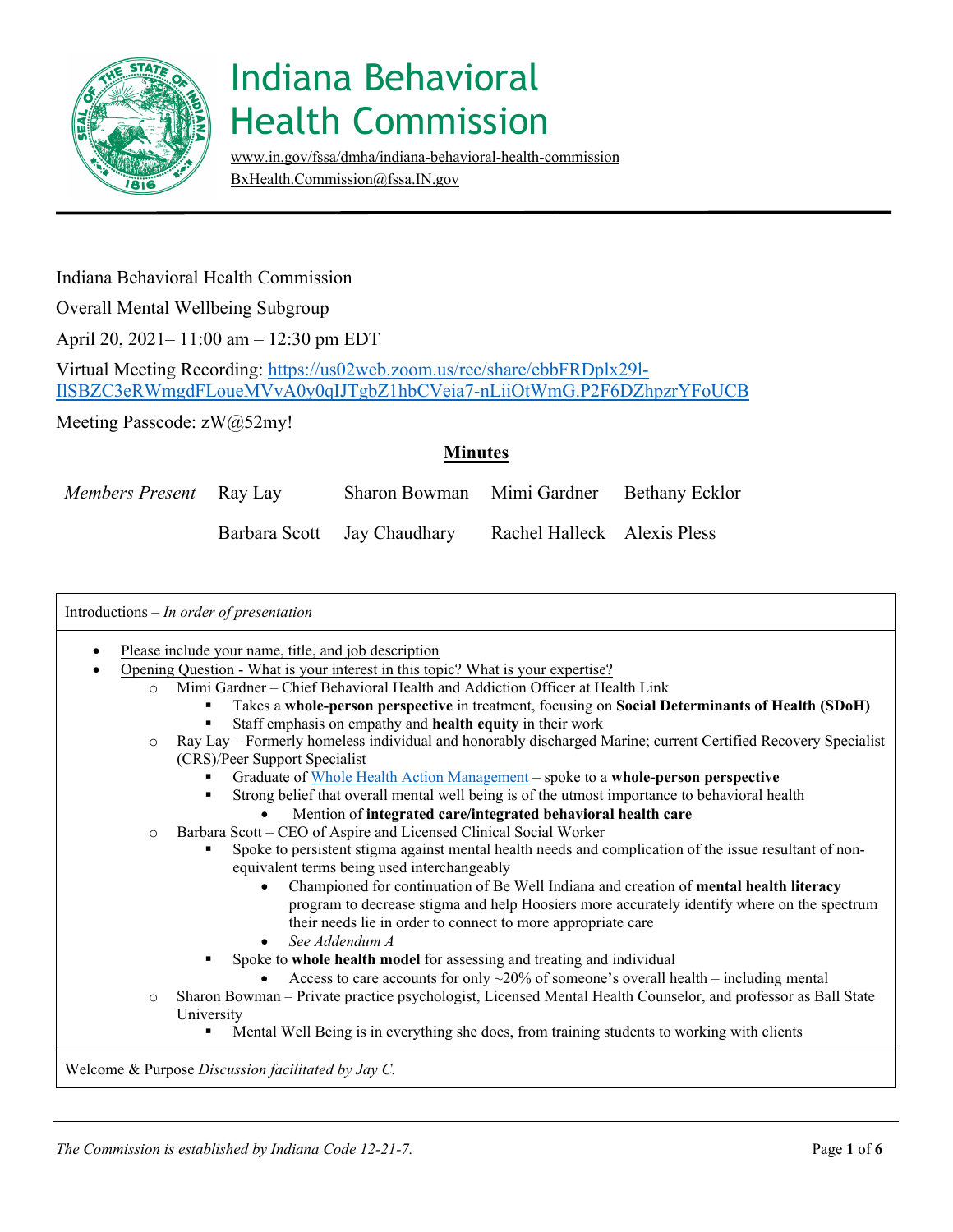

[www.in.gov/fssa/dmha/indiana-behavioral-health-commission](http://www.in.gov/fssa/dmha/indiana-behavioral-health-commission) 

[BxHealth.Commission@fssa.IN.gov](mailto:BxHealth.Commission@fssa.IN.gov)

- Review legislation and assessment areas for subgroup
	- o Discussed applicability of mandatory assessment areas to Overall Mental Well Being
		- Funding Largely applicable
		- Access to care Will require further modifications to fit the purpose of this group
		- System Design Due to nature of the subgroup, system design may not be appropriate to assess

#### Goals Discussion

- Identify broad ideas to be formulated as final recommendations for the Commission. Track 1 recommendations
	- o Integrated care recommendations could be made on basis of whole health/whole care // Jay C.; Mimi G.
	- $\circ$  Focus on defeating, stigmatizing language // Ray L.<br> $\circ$  Focus on securing stable, affordable housing as four
	- Focus on securing stable, affordable housing as foundation of support, self-empowerment, and elevation //
		- Ray L.; Sharon B. agreed
			- Broadening of view of intervention not always providers, but housing, employment, connection to benefits, etc. // Barbara S.
	- o Jay C. identified emerging, broad categories
		- $\bullet$  SDoH
		- Equity
		- Stigma and language awareness/education/mental health literacy
	- o Prevention and early intervention // Rachel H.
		- Cannot address all SDoH to get to "perfect" state proactivity and early intervention/prevention
		- Inclusion of engagement in prevention/early intervention // Barbara S.; agreement from Sharon B.

o Staff training on and incorporation of [Screening, Brief Intervention, and Referral to Treatment](https://www.samhsa.gov/sbirt) Tool (SBIRT) at various points of entry in Indiana health systems – both physical and mental; should be ubiquitous in behavioral health settings // Mimi G.

- *Reference Addendum B for potential initiative support*
- Opportunity for partnership with CMHCs // Rachel H.
- Opportunity for prevention/early intervention/intervention points in partnering with DCS, educators/teachers, and other pre-existing, natural connections in children's lives // Rachel H.
	- Annual SBIRT-assisted screening for youth at beginning of schoolyear // Barbara S.
		- o Act of screening and repeatedly bringing awareness to an issue can itself be intervention // Endorsement by Barbara S. and Ray L.
- o Centralize and fiscally support the connection and information-gathering work performed by Community Health Workers(CHW) not able to be as effectively achieved through another avenue // Mimi G.; agreement from Barbara S.
	- Create a workforce of Peer Health Workers focusing on using engagement and informationgathering activities as intervention // Barbara S.
- Identify immediate specific ideas to include in the Commission interim report. Track 2 recommendations
	- o Call to identify actionable, specific ideas to form recommendations related to housing // Jay C.
		- Support for creating, finding, and connecting to employment with livable wages otherwise housing funding is "always on someone else's dime" and inherently unstable // Barbara S.
			- Address funding issues/complications and HUD funding. // Ray L.
				- o *Explore the inclusion of housing support in state Medicaid dollars. Models exist in other states, can be explored to support recommendation creation*. //Jay C.
			- Michael Hicks speaks on Indiana's "mirage" of economic boom disproportionately affecting low wage jobs – good opportunity for engagement with world of economics with employment being a major driver behind overall mental health and well being // Jay C.; agreement from Mimi G.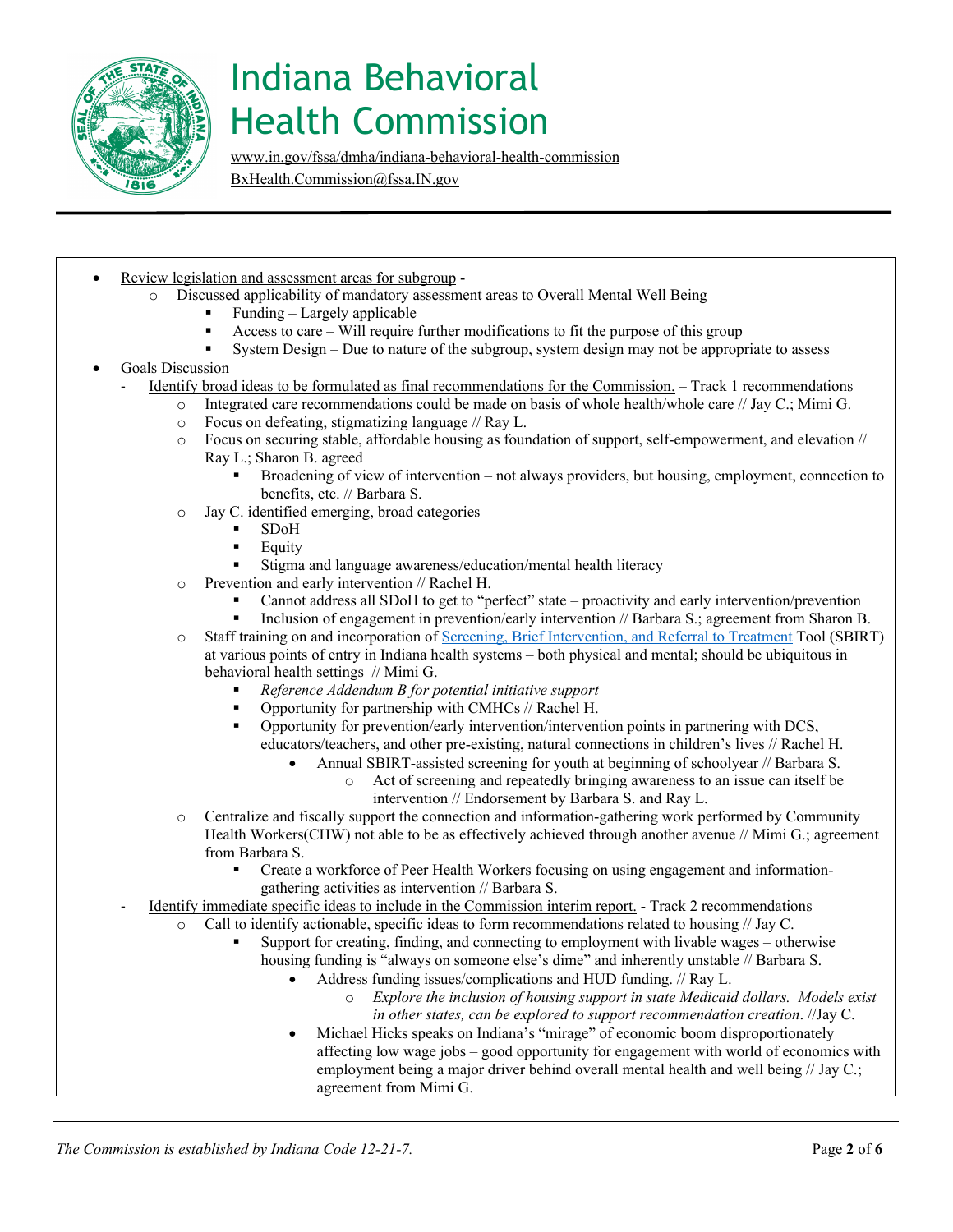

[www.in.gov/fssa/dmha/indiana-behavioral-health-commission](http://www.in.gov/fssa/dmha/indiana-behavioral-health-commission)  [BxHealth.Commission@fssa.IN.gov](mailto:BxHealth.Commission@fssa.IN.gov)

o *Plans made for Jay C. and Sharon B. to reach out to Michael Hicks* • Issue of affordability also applies to those receiving disability benefits // Sharon B. o Take a prevention perspective within identified mental illness – what supports can be provided to prevent further decompensation? Focus on housing, access to higher levels of care, and wellbeing for folks already in Indiana systems. // Barbara S. Broader proliferation of assessments necessary. Assess currently and recently released Department of Corrections populations along with their families; expand out to Department of Child Services families and extended family – all done in least intrusive way possible // Jay C. • Training is provided to Correctional Officers on mental health, but not to incarcerated individuals living with mental health issues. Told within parole system that they "weren't sending enough people back to prison," so training was no longer needed. // Ray L. o Look at correlation between physical disease and mental health diagnoses // Mimi G. Tends to be dichotomous approach among clinicians, splitting mental health and physical health needs and concerns. **Whole person/integrated perspective** is necessary // Rachel H. • Train students to ask medical questions on mental health patient – can be used as a motivator to have patient pursue necessary medical care from physical health provider as mental health providers are a more regular, personal touchpoint. Empower mental health providers to utilize **integrated care** lens // Sharon B. • Emphasize necessity of **whole health approach** with possible conflicts in medication with non-interacting care teams – ensure mental health care team broadly understanding physical health and common treatments and interactions // Mimi • Administrative burden, time constraints, and capacity large barriers to whole health model. How do we stop seeing physical and mental health in isolation? // Rachel H. o Could play out as clarity around scope of practice. Possible levers to pull? // Jay C. Education and cross-training with related systems. Ensure enforcement of standards of practice and connection (i.e. Doctor meant to talk to OB/GYN when prescribing methadone – rarely happens) // Mimi G. Build on natural motivation to self-educate by nurturing patient understanding and acceptance of diagnosis. Train CRS, CHW, and other clinicians // Ray L. o Focus on and increase **mental health literacy**. Mental well being is not necessarily the absence of mental illness; for those with diagnoses, it is the ability to effectively manage mental health needs and issues and live a satisfying life // Barbara S. *Question of mental health curriculum in school systems* // Jay C • Dependent on understanding, capacity, competency of school staff, and school culture. *Follow-up with Brooke Lawson* // Bethany E. • Chair/co-chair selection – Agreed that subgroup size obviates need for discrete chairs Develop ongoing agendas  $-$  Duty to be assigned Coordinate with subgroup to identify next meeting times/agenda - Meeting times to be determined as needed Report out to IBHC meetings – Reporting duties to be determined at next meeting Review and approve meeting notes o DMHA staff will take meeting notes – Approval to be made by consensus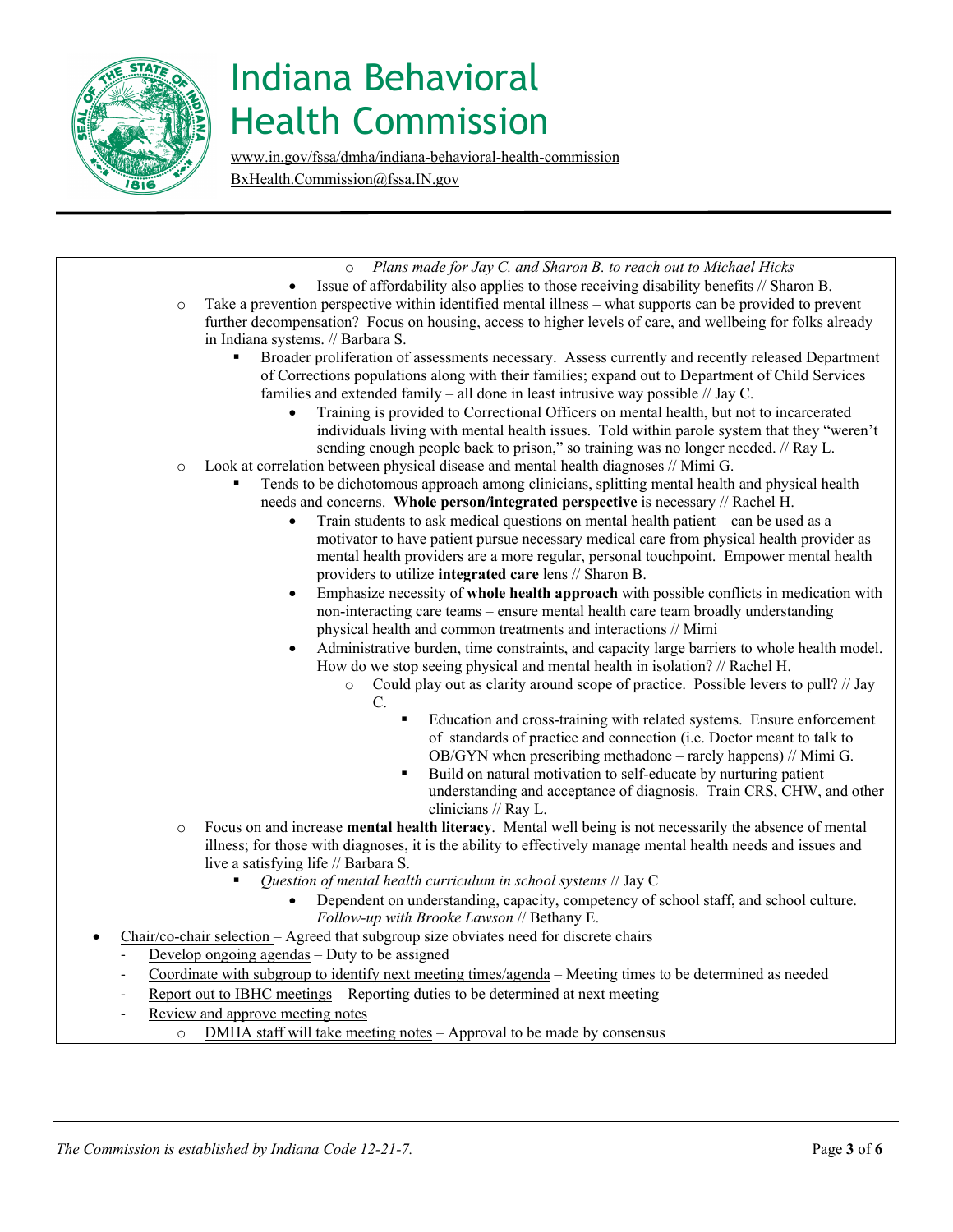

[www.in.gov/fssa/dmha/indiana-behavioral-health-commission](http://www.in.gov/fssa/dmha/indiana-behavioral-health-commission) 

[BxHealth.Commission@fssa.IN.gov](mailto:BxHealth.Commission@fssa.IN.gov)

o Before September, each member of the subgroup will be tasked with reviewing the minutes and finding a portion of them to turn actionable under the identified tracks, after which the group will reconvene to consider for formulation into recommendations

#### Next Steps

- Identify speakers/topics for future meetings To be determined by actionable item selection process
	- Identify documents to review
		- o Minutes and attached addendum
- Action Item Recap
	- o Jay C. and Mimi G. to reach out to Professor Michael Hicks to discuss his ideas on Indiana's "mirage of [an] economic boom" and the connections between mental wellbeing, affordable housing, and accessing livable wages through gainful, competitive employment
	- o Research other state Medicaid models that include housing support in their funding. Explore this model as a recommendation in Indiana.
	- $\circ$  Follow-up with Brooke Lawson on school system mental health curriculum is mental health taught in health education classrooms? Other areas for increased education for educators/teachers related to mental wellbeing and overall mental health?
	- o Subgroup members create actionable items from meeting discussion notes

#### Future Subgroup Meetings

- Next Meeting Tuesday June 8, 2021 at 11:00 am 12:30 pm EDT
- Frequency of Meetings At least one more before full Commission meeting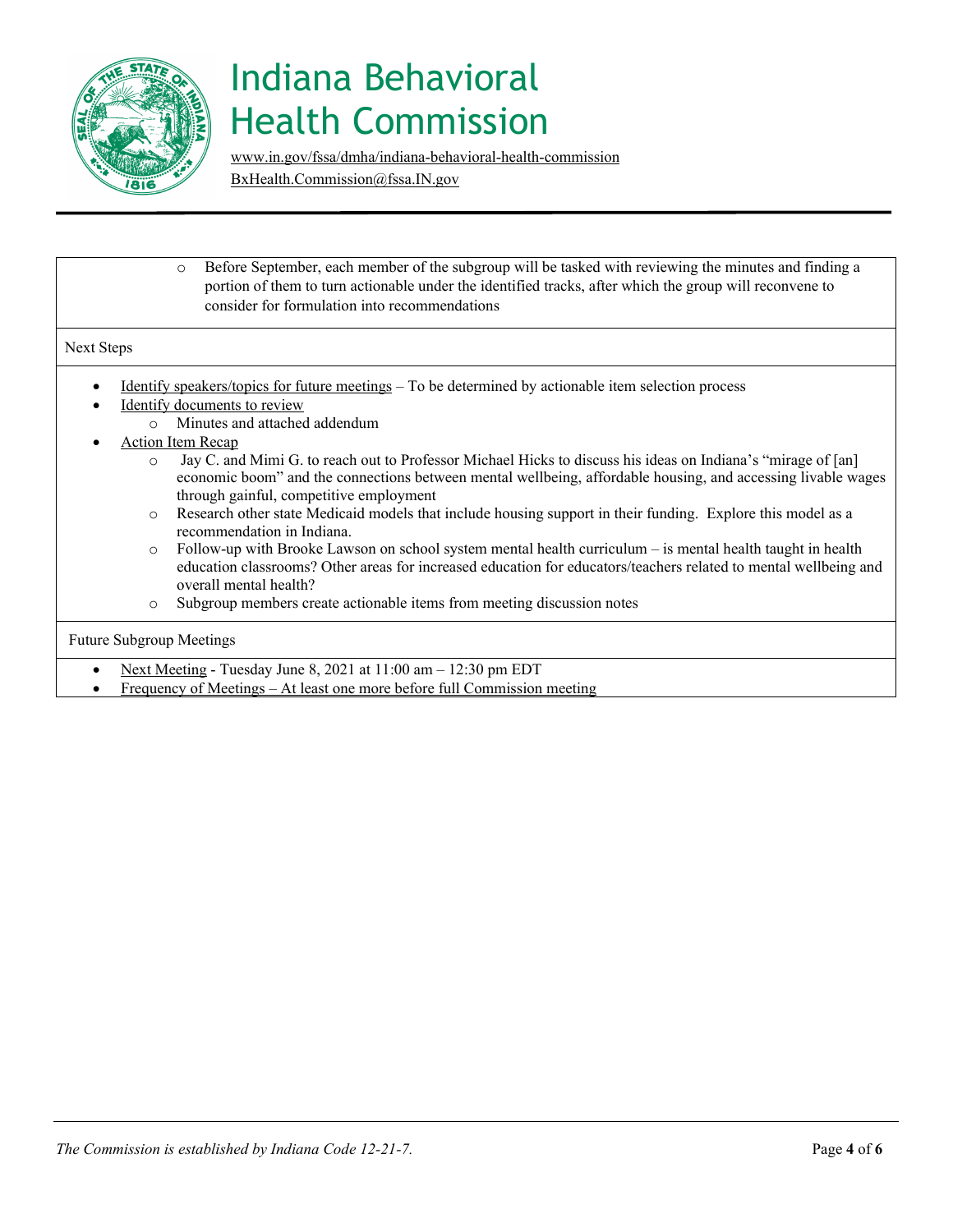

[www.in.gov/fssa/dmha/indiana-behavioral-health-commission](http://www.in.gov/fssa/dmha/indiana-behavioral-health-commission)  [BxHealth.Commission@fssa.IN.gov](mailto:BxHealth.Commission@fssa.IN.gov)

### **Addendum A**

The following page is a collection of resources provided by Barbara Scott of Aspire Inc. on mental health literacy.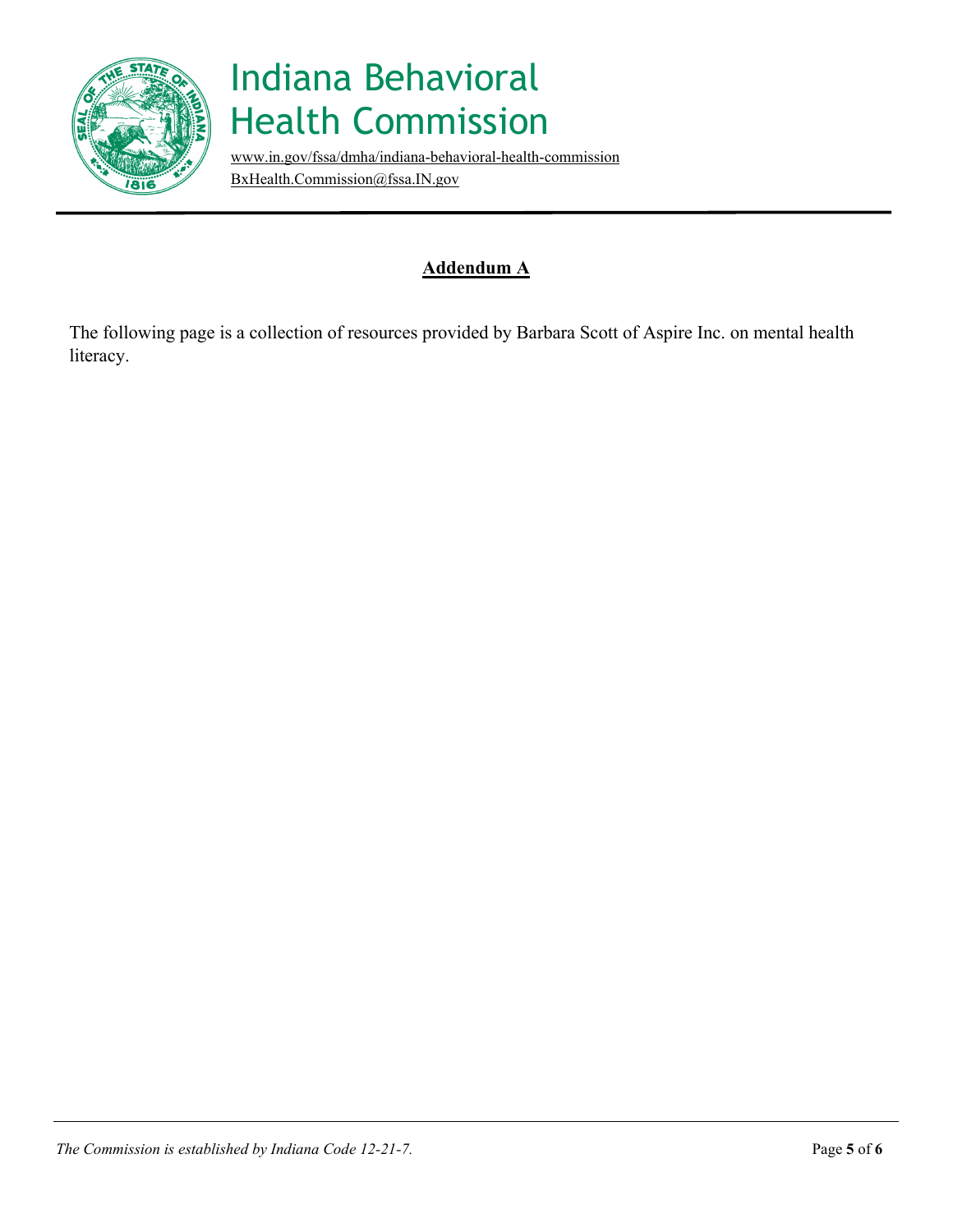

#### Mental Health Literacy

- 1. Why is it important?
	- a. Normalizes the human experience
	- b. Reduces stigma
	- c. Helps reduce the time for access to care
- 2. How can Indiana benefit?
	- a. Address growing insistence of equal "Access to Mental Health" for everyone
	- b. Identify and build the right treatments for mental illnesses within primary care and psychiatric care
	- c. Identify the right supports for mental distress and mental problems within families/friends, schools, churches, workplaces, counselors and communities

### Reference Material for Mental Health Literacy:

Mental Health Collaborative (<https://www.mentalhealthcollaborative.org/what-we-do/#mhl>): <https://youtu.be/-aXFzDyuALI>

Be Well Indiana: <https://bewellindiana.com/mental-health-resources/>

Teenmentalhealth.org: <https://youtu.be/VgYmIsYmUIU>

<https://mentalhealthliteracy.org/what-is-mental-health/>